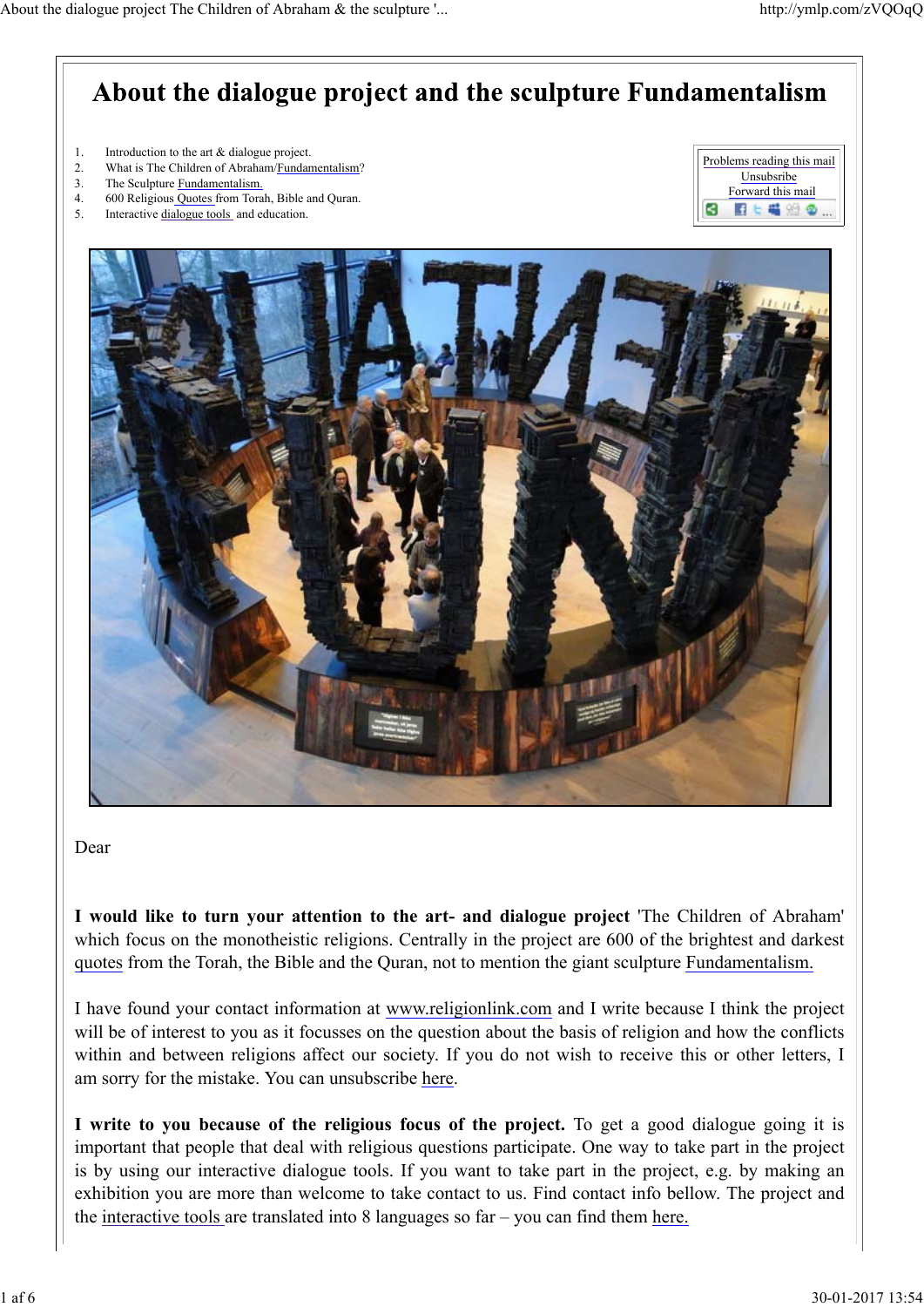**At the present time, the projects is exhibited** in Denmark at Art Centre Silkeborg Bad, where the giant sculpture Fundamentalism and the dialogue rooms attracts an unprecedented number of visitors. The exhibition ends on April 19<sup>th</sup>. Afterwards it will be prepared for en extensive exhibition in front of the EU Parliament in Brussels, on invitation by 25 EU Parliamentarians from a number of countries.

**At the moment** we are looking into the possibility of starting an international tour which goes to Israel/Palestine, Russia, Turkey, Germany and Denmark.

**Bellow** you will find a description of the project. Furthermore you can find a number of documents on our website fundamentalism.dk along with the religious quotations. Check them out - some of them are quite surprising.

### **Best regards**

Lasse Markus, Cand. Soc, Ms Management of Creative Business Processes. Chief of Communications. The Children of Abraham - Secretariat. T. +45 6618 4058 E. aidoh@aidoh.dk

# What is this art and dialog project? 'The Children of Abraham'

**600 religious quotes and the sculpture 'Fundamentalism',** are the means by which artist Jens Galschiot seek to launch an including dialog process between the three monotheistic religions: Judaism, Christianity and Islam.

**This dialogue includes the religions' believers and practitioners,** as well as those who only feel culturally attached to the religions or have prejudices about them.

**The sculpture Fundamentalism is build of 8,000 Torahs, Bibles and Qurans** - that is; molded copper models of the scriptures. It weighs 30 tons and consists of 3.5 meters tall letters which create the word 'FUNDAMENTALISM' placed in a Stonehenge-like circle.

**600 religious quotations from the Torah, the Bible and the Quran** are shown on screens on the plinth of the sculpture. The quotations chosen are the 100 'brightest' (i.e. humane, compassionate positions) from each book and the 100 'darkest' (i.e. inhumane, cruel positions) from each book.

**Dialogue tools**. Apart from the exhibition of the sculpture, 10 minor Pillars of Scriptures-sculptures make room for satellite exhibitions and multi lingual dialogue tool like quiz on quotes, and online quote presentation, makes it possible to take part in the project and dialogue all over the world. So far schools all over the country use the project to discuss religion and religious prejudices.

# **The sculpture installation 'Fundamentalism'**

**The Fundamentalism-sculpture is built of 8000 cobber books** that are stacked to make 14 separate letters, forming the word "FUNDAMENTALISM". The letters are placed on a circle shaped plinth



"Husbands, love your wives and do not be harsh with them"

# "I do not permit a woman to teach"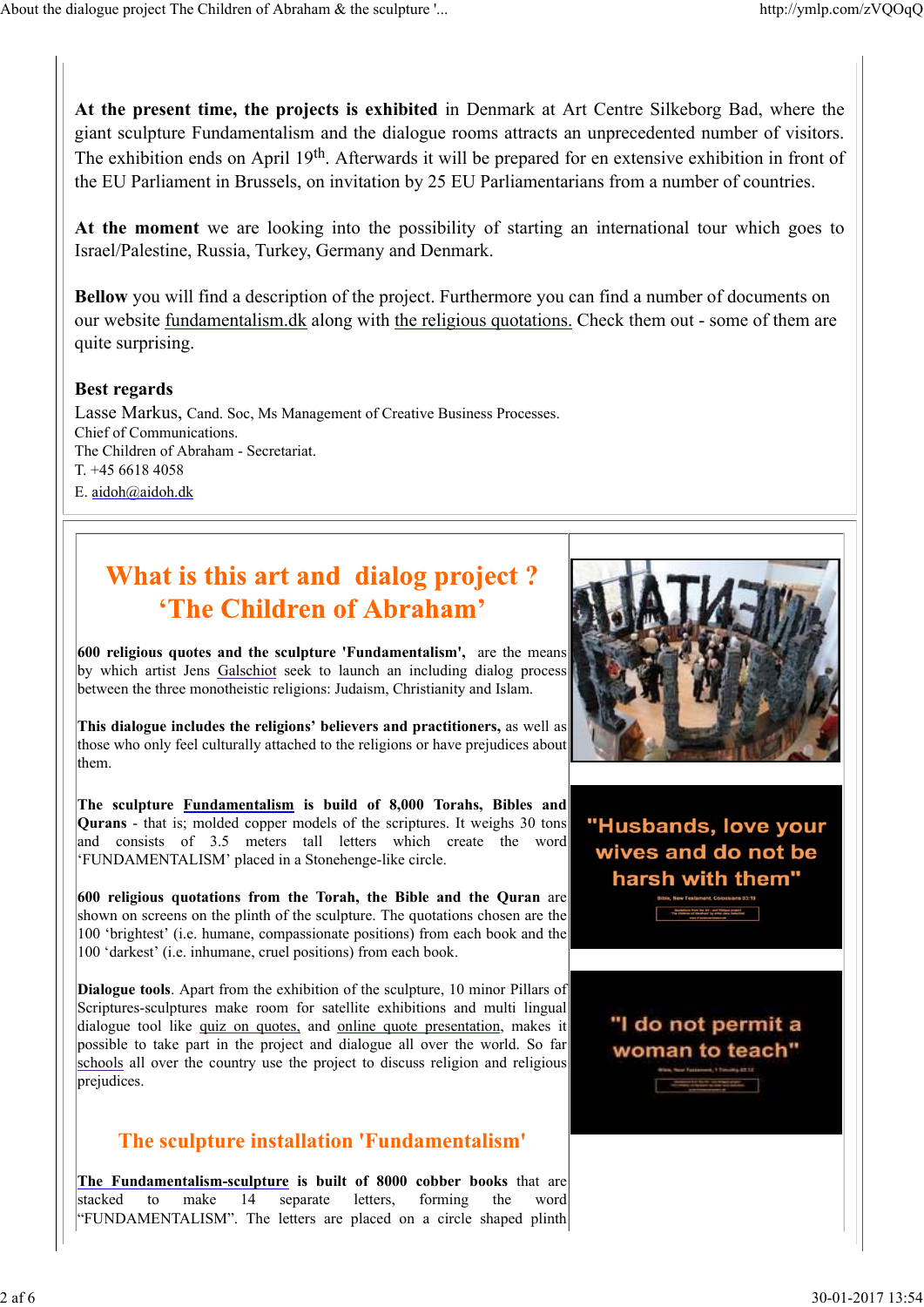which has a diameter of 9 meters. The grand size of the sculpture, gives it a monumental appearance.

**The sculptures' letters are divided between the religions**. 4 letters are made of copper Bibles, 4 of copper Qurans and 3 are made of Torahs. In respect of the religions' Holy Scriptures, the books are modeled by hand in wax. They were never real Torahs, Bibles or Qurans.

**On the outside of the circle 14 screens are mounted**. Around the clock they display the 'brightest' quotations from the Torah, Bible and Quran. On the inside of the sculpture 14 screens display the religions' 'darkest' quotations.

**There is only one entrance to the interior of the installation:** a small corridor in the plinth by the letter 'F'. One can only exit the installation through the same corridor, but by the way out a sign says 'NO EXIT'.

## **The brightest and darkest religious quotes**

**The three religions are often called "the people of the book"** as they all acknowledge Abraham as their joint forefather. So one could say that the disagreements between these religions are some kind of family disputes between "The children of Abraham".

**600 quotations from the Torah, the Bible and the Quran** has been selected for the project**.** The quotations chosen are the 100 'brightest' (i.e. humane, compassionate positions) from each book and the 100 'darkest' (i.e. inhumane, cruel positions) from each book. Artist Jens Galschiot says:

*"I have worked concentrated for 4 years creating this project. I want to use this piece of art to stage what I think is the essence of the three religions; Judaism, Christianity and Islam. It is to be a platform on which to start a balanced dialogue between people, who attach to the three religions culturally and religiously."*

**The religious quotations are shown in the exhibition country's local language.** So far quote, fliers, quiz etc. can be found in, English, Danish, French, Spanish, Dutch, Polish, Italian and Arabic.. We are continuously adding new languages.

## **Pillars of scriptures**

**Galschiøt has created 'The Pillars of Scriptures'**, 10 cobber sculptures that can be exhibited indoor and make basis for starting the dialogue elsewhere. The sculptures are one meter broad and two meters high. They are very beautiful and have a kind of meditative appearance as they recite the quotations endlessly on the screens. These 'Pillars of Scriptures' are exhibited separately or as a part of larger exhibitions with the big Fundamentalismsculpture.

## **Interactive dialogue tools**

**Though the sculptures are central** to the project we have done an effort to present the dialogue and debate online. In this way people can participate in the project in their living rooms all over the world. All the tools are presented in 8 languages. They are:

**Quiz On Quotes.** Guess which book the quotes come from.







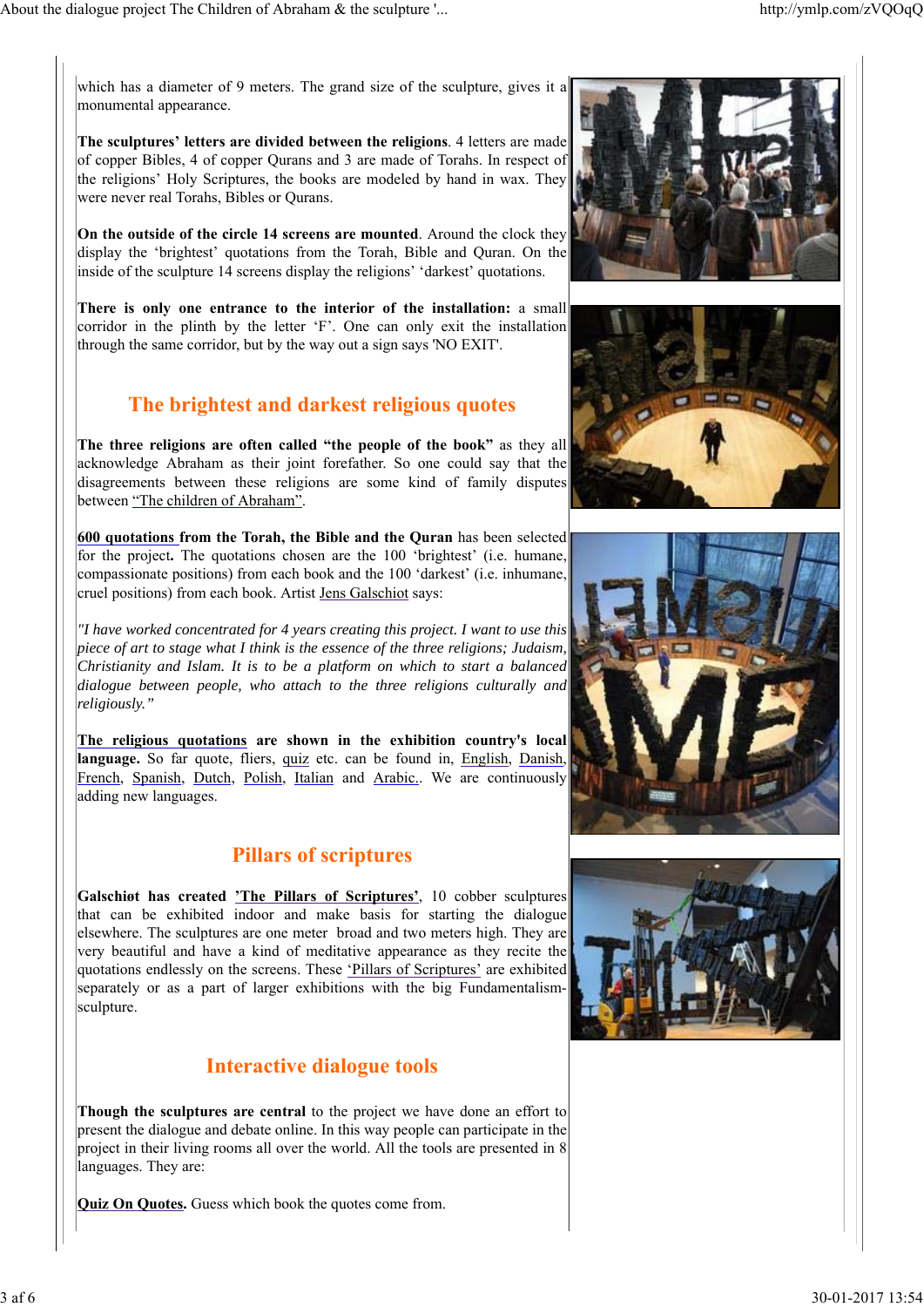**Presentation of all 600 Quotes.** Searchable and divided into categories.

**Screensaver with quotes.** Free downloadable programme.

**Education tools.** Loads of schools use the project in their teaching.

## **Dialogue, information and breaking down prejudies.**

**The sculpture is staging all three books** - the Torah, Bible and Koran contain so many beautiful and bright statements that one can build a very beautiful, harmonious and benevolent society on the basis of each individual book. But on the opposite hand, each of them (the Torah, the Bible and the Quran) contains so many inhuman and totalitarian statements that one can build a totalitarian society from each book.

**The sculpture functions as a kind of educational project** about religions. And it initiates a dialogue that can help to break down a lot of prejudices about each other.

**The artist himself has experienced this degradation of prejudices** in connection with his work on the sculpture. *"I, myself, was very surprised at how hard Christianity is on the female sex. And how relatively gentle the Quran is toward women. I actually thought that it was the opposite"* says Jens Galschiøt and continues *"It is my impression that it is not the religious scriptures, that are basis for how people act. It is more of a question of who interprets the books and which position the individual human chooses: the 'dark' or the 'bright' side of their religion"*

## **Is this an anti-religious project?**

**About the reason for creating the sculpture installation Galschiøt** explains: *This project is not anti-religious. I think religion is basically humanity's attempt to understand the meaning of one's life and existence. Religions are not fundamentally bad for humanity. All of the monotheistic religions, Judaism, Christianity and Islam, have, at times had positive societal impacts. Especially regarding compassion for the poor and other basic guidelines to promote tolerance and peaceful coexistence.*

*But there are, as well, a large number of outdated and insensitive rules, which belong to a surpassed way of life and culture in an inhumane civilization. If one take every part of the religious writings literally and obey their every word, people and society alike risk ending up being insensitive, uncaring and callous.*

*For me, it is important to create a dialogue on the premises that the books are not essentially the culprits when wrong is done in their names. It is the fundamentalists who use the books without regard for the progress of civilization and without a tolerant, humane attitude towards other people. One can easily read and interpret the books in humane ways if one takes that standpoint. It is equally feasible to defend an inhuman interpretation of the same books. This is the essential point of the art project 'The Children of Abraham'".*

**The Art Directors view on the project. By Iben From, director, MSC mag. art history and religion, master of museology.**





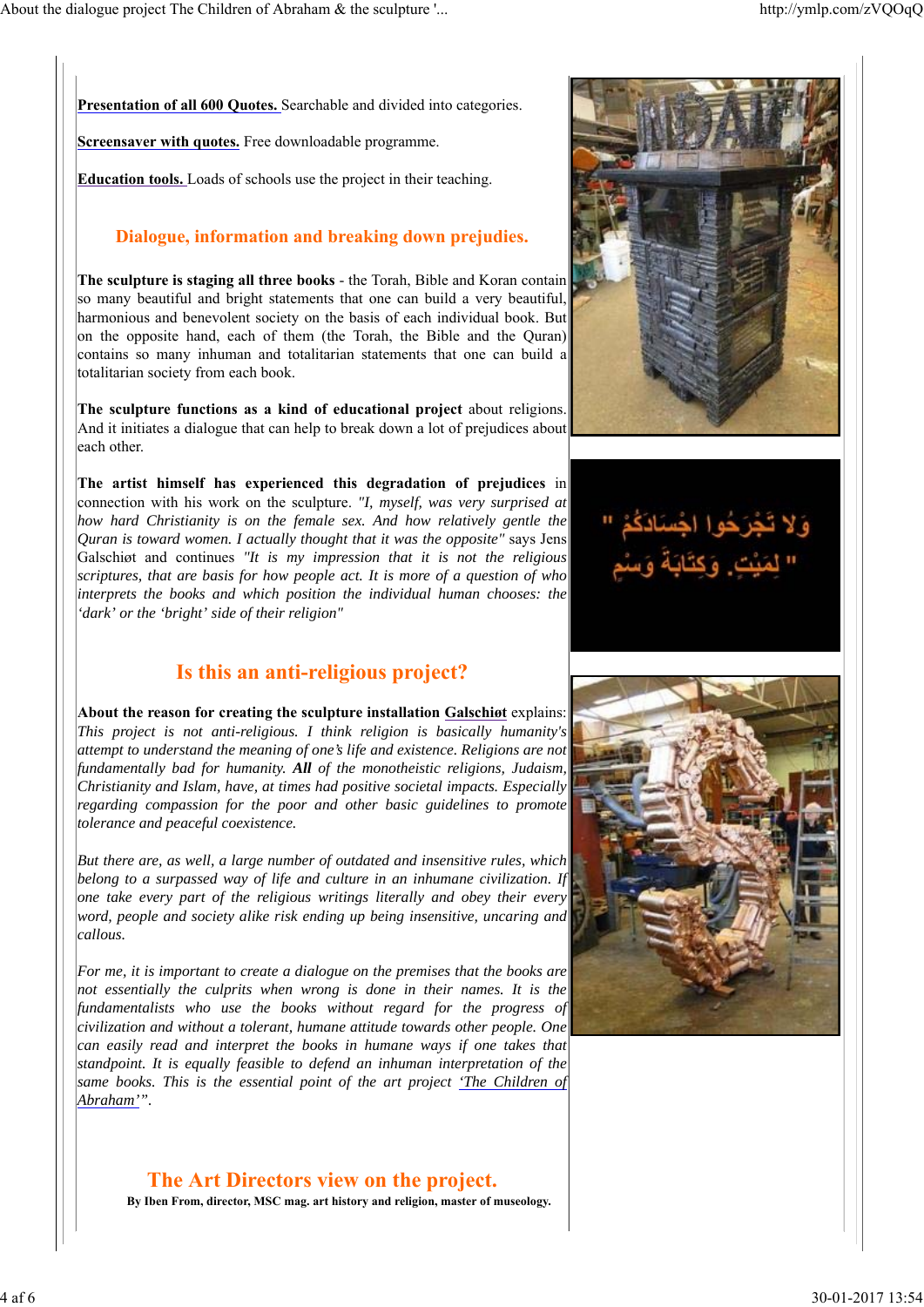## **Art Installation With Meaning**

**The Work of Art:** In the art installation The Children of Abraham 3 religions dark and bright sides are placed across from one another, but also together. The spectator is challenged simultaneously by the immense physical dimensions of the work and its presence and at the same time by the powerful message: no religious text of any monotheistic religion is completely free of dimensions that are incompatible with humanism and modern democracy. The work has very powerful contemporary dimensions that comment on society. Children of Abraham is a work of art that utilizes the textural and communicative possibilities of art to put focus on the subject matter and set the scene for it. The message is intensified, and the work of art is provocative. This means that the work of art places itself in art history's category of works and artists that want their art to be provocative, give rise to debate, comment on society, and change contemporary society.**Read full review**...

# **About the Artist Jens Galschiøt**

#### **By Bruun Rasmussen, Scandinavia's largest auction of fine Arts.**

*"Internationally, Galschiot could be characterized as one of the most significant Danish artists of late modernity (after 1980). His artistic production covers a wide field of expression; from jewellery and small dainty figures to gigantic, politically emphatic sculptures.*

*He is among the best-known Danish artists abroad. His reputation extends from Hong Kong, and Mexico to Germany, Spain, and the U.S.A. Apart from clothing sculptures Jens Galschiot creates international happenings to highlight the present imbalance of the world"*.

## **Links to Fundamentalism & The Children of Abraham**

\*\*\*\*

**See introduction-mail** about the art- and dialogue project The Children of Abraham

**Introduction movie** about the sculpture and project. 16 minutes

**Photos from putting up the** sculpture at Art Centre Silkeborg Bad.

**Concept about the sculpture project in different languages**: Danish, English, French, Spanish, Dutch, Polish, Italian and Arabic.

**Website:** The Children of Abraham

**Wikipedia:** The Fundamentalism sculpture

**Contact to The Children of Abraham.** Chief of communication Lasse Markus 6618 4058/mobil 6170 3083

# **General information about Galschigt**

**About Jens Galschiøt See Wikipedia: Portrait of Jens Galschiøt (engelsk) CV (PDF)** 

**Galschiots Homepage: Galleri Galschiøt**

**Contact to Jens Galschiøt:**

**E-mail: aidoh@aidoh.dk,**